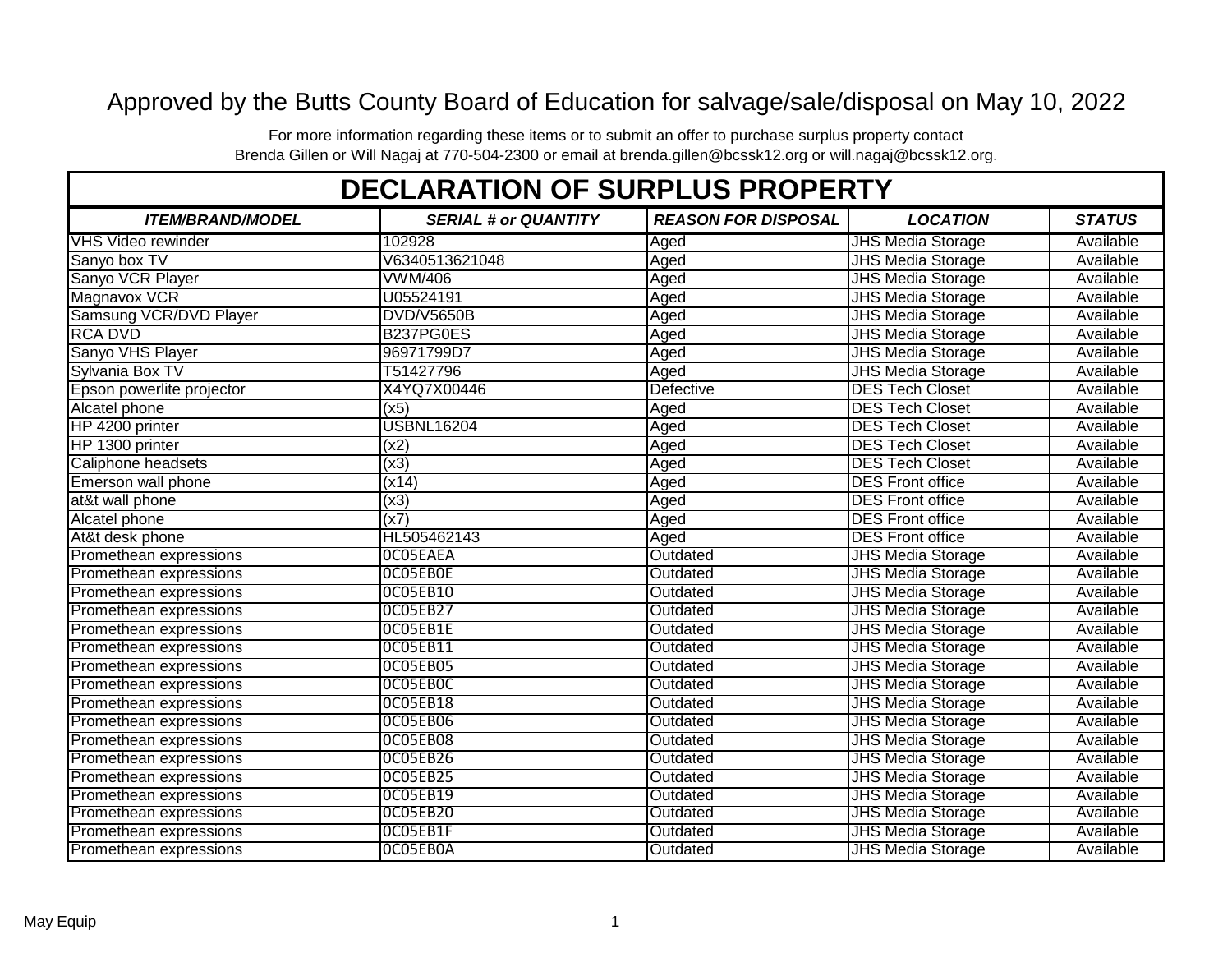| Promethean expressions | OCO5EAE5        | Outdated | <b>JHS Media Storage</b> | Available |
|------------------------|-----------------|----------|--------------------------|-----------|
| Promethean expressions | OCO5EAFO        | Outdated | <b>JHS Media Storage</b> | Available |
| Promethean expressions | <b>OCO5EB13</b> | Outdated | <b>JHS Media Storage</b> | Available |
| Promethean expressions | <b>OCO5EB15</b> | Outdated | <b>JHS Media Storage</b> | Available |
| Promethean expressions | <b>OCO5EB12</b> | Outdated | <b>JHS Media Storage</b> | Available |
| Promethean expressions | <b>OCO5EB07</b> | Outdated | <b>JHS Media Storage</b> | Available |
| Promethean expressions | OCO5EAF6        | Outdated | <b>JHS Media Storage</b> | Available |
| Promethean expressions | OCO5EBOF        | Outdated | <b>JHS Media Storage</b> | Available |
| Promethean expressions | <b>OCO5EB24</b> | Outdated | <b>JHS Media Storage</b> | Available |
| Promethean expressions | <b>OCO5EB14</b> | Outdated | <b>JHS Media Storage</b> | Available |
| Promethean expressions | OCO5EB1D        | Outdated | <b>JHS Media Storage</b> | Available |
| Promethean expressions | <b>OCO5EA05</b> | Outdated | <b>JHS Media Storage</b> | Available |
| Promethean expressions | <b>OCO5EA03</b> | Outdated | <b>JHS Media Storage</b> | Available |
| Promethean expressions | OCO5E9BF        | Outdated | <b>JHS Media Storage</b> | Available |
| Promethean expressions | OCO5EAEC        | Outdated | <b>JHS Media Storage</b> | Available |
| Promethean expressions | OCO5EBOD        | Outdated | <b>JHS Media Storage</b> | Available |
| Promethean expressions | OCO5EAF4        | Outdated | <b>JHS Media Storage</b> | Available |
| Promethean expressions | OCO5EAF3        | Outdated | <b>JHS Media Storage</b> | Available |
| Promethean expressions | OC05EA0C        | Outdated | <b>JHS Media Storage</b> | Available |
| Promethean expressions | OCO5EA0B        | Outdated | <b>JHS Media Storage</b> | Available |
| Promethean expressions | OCO5E9FD        | Outdated | <b>JHS Media Storage</b> | Available |
| Promethean expressions | OCO5EBOB        | Outdated | <b>JHS Media Storage</b> | Available |
| Promethean expressions | OCO5EA0E        | Outdated | <b>JHS Media Storage</b> | Available |
| Promethean expressions | OCO5EAOD        | Outdated | <b>JHS Media Storage</b> | Available |
| Promethean expressions | OCO5E9EE        | Outdated | <b>JHS Media Storage</b> | Available |
| Promethean expressions | <b>OCO5E4A7</b> | Outdated | <b>JHS Media Storage</b> | Available |
| Promethean expressions | 0C05E9C1        | Outdated | <b>JHS Media Storage</b> | Available |
| Promethean expressions | <b>0C05E9C0</b> | Outdated | <b>JHS Media Storage</b> | Available |
| Promethean expressions | <b>OCO5E9E7</b> | Outdated | <b>JHS Media Storage</b> | Available |
| Promethean expressions | OCO5E9E6        | Outdated | <b>JHS Media Storage</b> | Available |
| Promethean expressions | <b>OCO5E9E9</b> | Outdated | <b>JHS Media Storage</b> | Available |
| Promethean expressions | <b>OCO5EB09</b> | Outdated | <b>JHS Media Storage</b> | Available |
| Promethean expressions | <b>OCO5E9E8</b> | Outdated | <b>JHS Media Storage</b> | Available |
| Promethean expressions | <b>OCO5EA04</b> | Outdated | <b>JHS Media Storage</b> | Available |
| Promethean expressions | OCO5E9FE        | Outdated | <b>JHS Media Storage</b> | Available |
| Promethean expressions | OCO5E9FB        | Outdated | <b>JHS Media Storage</b> | Available |
| Promethean expressions | OCO5E9FC        | Outdated | <b>JHS Media Storage</b> | Available |
| Promethean expressions | OCO5EA08        | Outdated | <b>JHS Media Storage</b> | Available |
| Promethean expressions | <b>OCO5EA09</b> | Outdated | <b>JHS Media Storage</b> | Available |
| Promethean expressions | OCO5EA06        | Outdated | <b>JHS Media Storage</b> | Available |
| Promethean expressions | <b>OCO5EA07</b> | Outdated | <b>JHS Media Storage</b> | Available |
| Promethean expressions | OCO5E98F        | Outdated | <b>JHS Media Storage</b> | Available |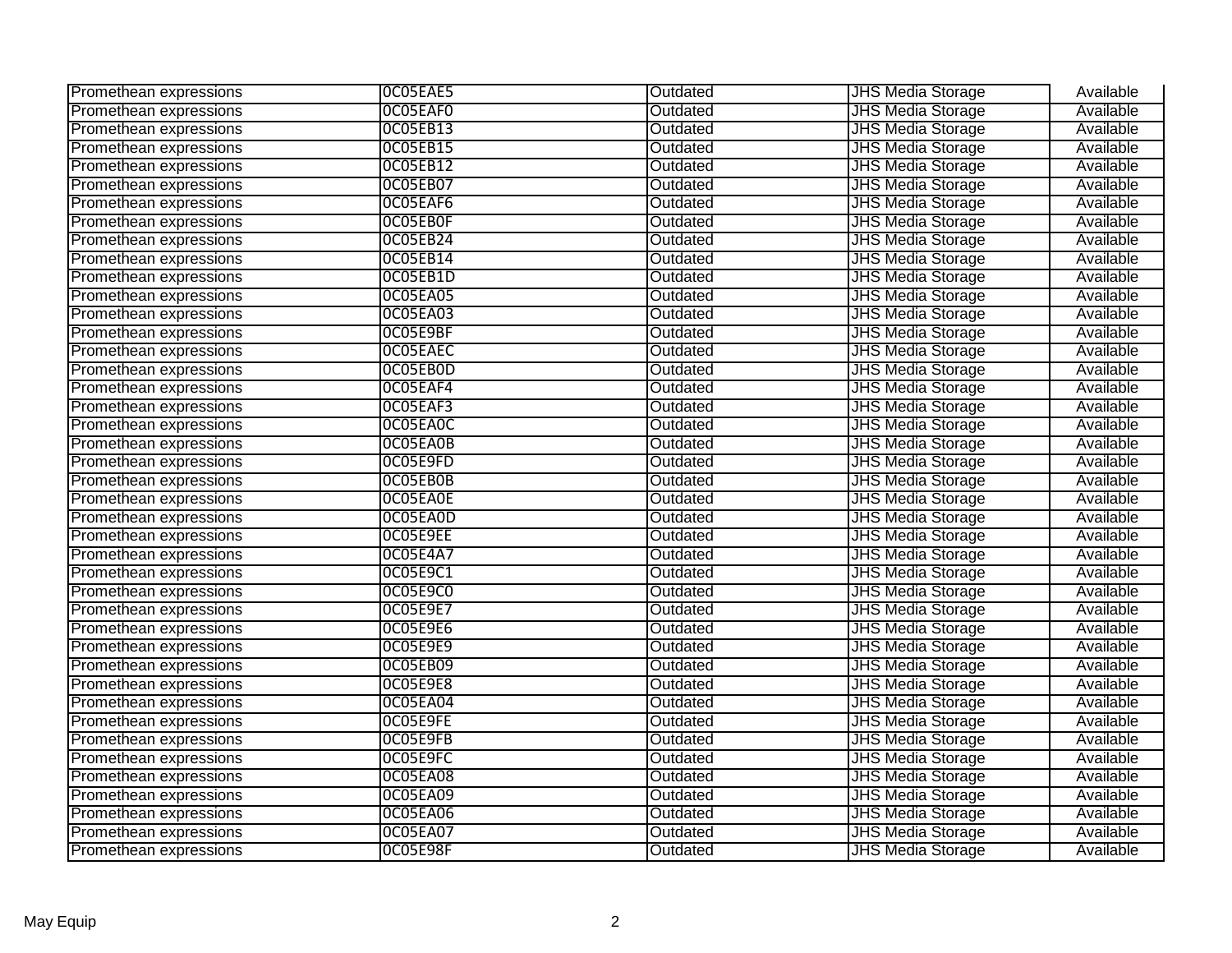| Promethean expressions | <b>OCO5E988</b> | Outdated | <b>JHS Media Storage</b> | Available |
|------------------------|-----------------|----------|--------------------------|-----------|
| Promethean expressions | OC05E989        | Outdated | <b>JHS Media Storage</b> | Available |
| Promethean expressions | OCO5E9B8        | Outdated | <b>JHS Media Storage</b> | Available |
| Promethean expressions | <b>OCO5E987</b> | Outdated | <b>JHS Media Storage</b> | Available |
| Promethean expressions | OCO5E9B6        | Outdated | <b>JHS Media Storage</b> | Available |
| Promethean expressions | <b>OCO5E9B7</b> | Outdated | <b>JHS Media Storage</b> | Available |
| Promethean expressions | <b>OCO5E9B9</b> | Outdated | <b>JHS Media Storage</b> | Available |
| Promethean expressions | OCO5E9BC        | Outdated | <b>JHS Media Storage</b> | Available |
| Promethean expressions | OCO5E9BB        | Outdated | <b>JHS Media Storage</b> | Available |
| Promethean expressions | OCO5E9BE        | Outdated | <b>JHS Media Storage</b> | Available |
| Promethean expressions | OCO5E9BD        | Outdated | <b>JHS Media Storage</b> | Available |
| Promethean expressions | <b>OCO5E9B5</b> | Outdated | <b>JHS Media Storage</b> | Available |
| Promethean expressions | <b>OCO5E9B4</b> | Outdated | <b>JHS Media Storage</b> | Available |
| Promethean expressions | <b>OCO5E9C5</b> | Outdated | <b>JHS Media Storage</b> | Available |
| Promethean expressions | 0C05E9C4        | Outdated | <b>JHS Media Storage</b> | Available |
| Promethean expressions | OCO5E9BA        | Outdated | <b>JHS Media Storage</b> | Available |
| Promethean expressions | <b>OCO5E9C2</b> | Outdated | <b>JHS Media Storage</b> | Available |
| Promethean expressions | <b>OCO5E9C3</b> | Outdated | <b>JHS Media Storage</b> | Available |
| Promethean expressions | OCO5E9CA        | Outdated | <b>JHS Media Storage</b> | Available |
| Promethean expressions | OCO5E9CB        | Outdated | <b>JHS Media Storage</b> | Available |
| Promethean expressions | <b>OCO5E9C8</b> | Outdated | <b>JHS Media Storage</b> | Available |
| Promethean expressions | 0C05E9C9        | Outdated | <b>JHS Media Storage</b> | Available |
| Promethean expressions | OCO5EAEE        | Outdated | <b>JHS Media Storage</b> | Available |
| Promethean expressions | OCO5EAF8        | Outdated | <b>JHS Media Storage</b> | Available |
| Promethean expressions | OCO5EAF5        | Outdated | <b>JHS Media Storage</b> | Available |
| Promethean expressions | OCO5EAED        | Outdated | <b>JHS Media Storage</b> | Available |
| Promethean expressions | OCO5EB01        | Outdated | <b>JHS Media Storage</b> | Available |
| Promethean expressions | <b>OCO5E98E</b> | Outdated | <b>JHS Media Storage</b> | Available |
| Promethean expressions | OCO5EA0A        | Outdated | <b>JHS Media Storage</b> | Available |
| Promethean expressions | 0C05EA12        | Outdated | <b>JHS Media Storage</b> | Available |
| Promethean expressions | OCO5EA1D        | Outdated | <b>JHS Media Storage</b> | Available |
| Promethean expressions | <b>OCO5EA23</b> | Outdated | <b>JHS Media Storage</b> | Available |
| Promethean expressions | OCO5EA1A        | Outdated | <b>JHS Media Storage</b> | Available |
| Promethean expressions | 0C05EA13        | Outdated | <b>JHS Media Storage</b> | Available |
| Promethean expressions | <b>OCO5EB72</b> | Outdated | <b>JHS Media Storage</b> | Available |
| Promethean expressions | OCO5EB96        | Outdated | <b>JHS Media Storage</b> | Available |
| Promethean expressions | OCO5EB9C        | Outdated | <b>JHS Media Storage</b> | Available |
| Promethean expressions | OCO5EB9A        | Outdated | <b>JHS Media Storage</b> | Available |
| Promethean expressions | <b>OCO5EB82</b> | Outdated | <b>JHS Media Storage</b> | Available |
| Promethean expressions | <b>OCO5EB94</b> | Outdated | <b>JHS Media Storage</b> | Available |
| Promethean expressions | OCO5EBA1        | Outdated | <b>JHS Media Storage</b> | Available |
| Promethean expressions | OCO5EB9B        | Outdated | <b>JHS Media Storage</b> | Available |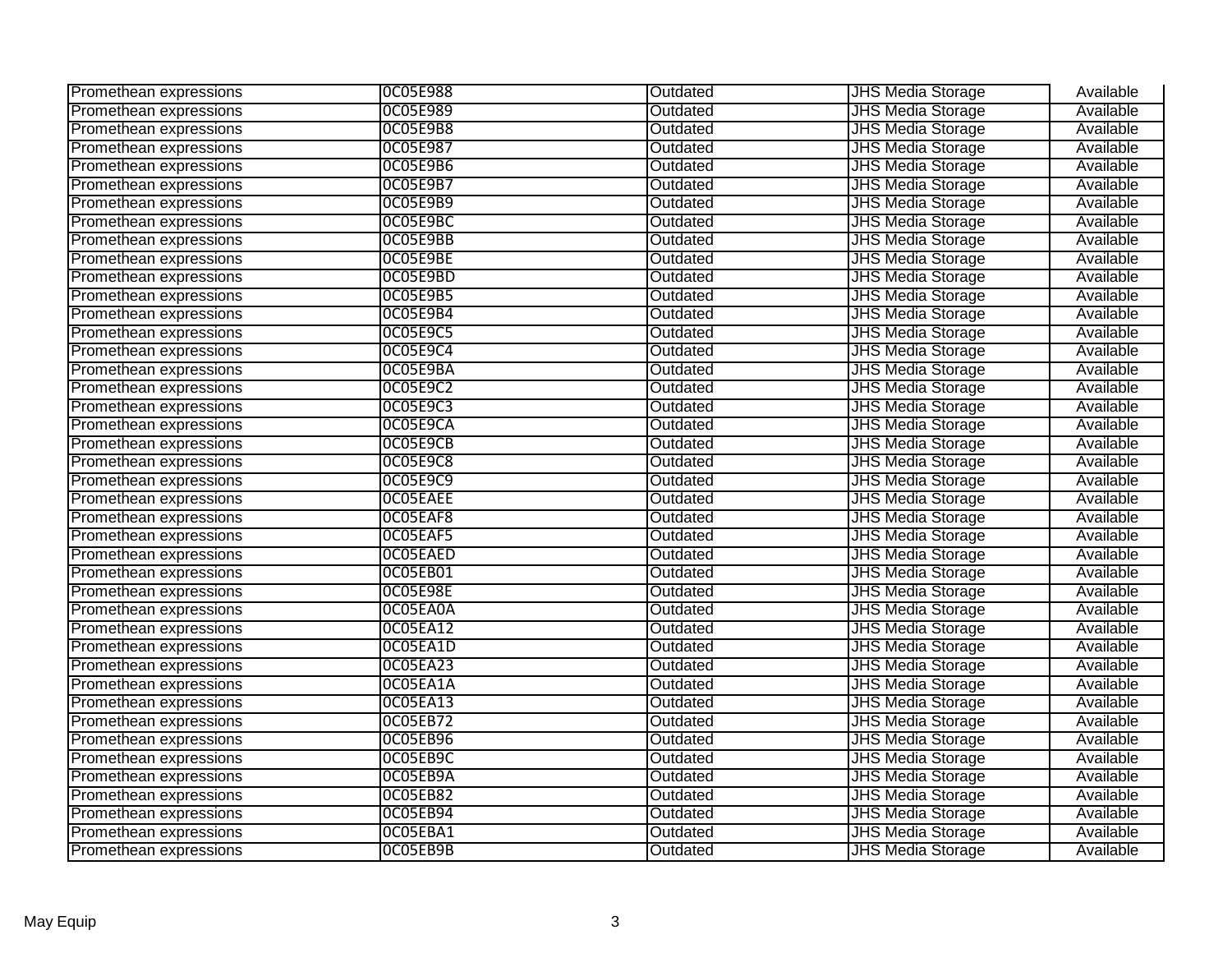| Promethean expressions | OCO5EA18        | Outdated | <b>JHS Media Storage</b> | Available |
|------------------------|-----------------|----------|--------------------------|-----------|
| Promethean expressions | OCO5EBA2        | Outdated | <b>JHS Media Storage</b> | Available |
| Promethean expressions | <b>OCO5EB97</b> | Outdated | <b>JHS Media Storage</b> | Available |
| Promethean expressions | OCO5EBA0        | Outdated | <b>JHS Media Storage</b> | Available |
| Promethean expressions | OCO5EB8E        | Outdated | <b>JHS Media Storage</b> | Available |
| Promethean expressions | <b>OCO5EB98</b> | Outdated | <b>JHS Media Storage</b> | Available |
| Promethean expressions | 0C05EA17        | Outdated | <b>JHS Media Storage</b> | Available |
| Promethean expressions | 0C05EA10        | Outdated | <b>JHS Media Storage</b> | Available |
| Promethean expressions | OCO5EB8C        | Outdated | <b>JHS Media Storage</b> | Available |
| Promethean expressions | OCO5EB9F        | Outdated | <b>JHS Media Storage</b> | Available |
| Promethean expressions | <b>OCO5EB95</b> | Outdated | <b>JHS Media Storage</b> | Available |
| Promethean expressions | OCO5EB8F        | Outdated | <b>JHS Media Storage</b> | Available |
| Promethean expressions | <b>OCO5EB81</b> | Outdated | <b>JHS Media Storage</b> | Available |
| Promethean expressions | OCO5EB8D        | Outdated | <b>JHS Media Storage</b> | Available |
| Promethean expressions | 0C05EA21        | Outdated | <b>JHS Media Storage</b> | Available |
| Promethean expressions | <b>OCO5EB93</b> | Outdated | <b>JHS Media Storage</b> | Available |
| Promethean expressions | 0C05EA16        | Outdated | <b>JHS Media Storage</b> | Available |
| Promethean expressions | <b>OCO5EA20</b> | Outdated | <b>JHS Media Storage</b> | Available |
| Promethean expressions | <b>OCO5EB99</b> | Outdated | <b>JHS Media Storage</b> | Available |
| Promethean expressions | <b>OCO5EB92</b> | Outdated | <b>JHS Media Storage</b> | Available |
| Promethean expressions | 0C05EB79        | Outdated | <b>JHS Media Storage</b> | Available |
| Promethean expressions | 0C05EB6D        | Outdated | <b>JHS Media Storage</b> | Available |
| Promethean expressions | 0C05EB77        | Outdated | <b>JHS Media Storage</b> | Available |
| Promethean expressions | 0C05EB75        | Outdated | <b>JHS Media Storage</b> | Available |
| Promethean expressions | 0C05EB76        | Outdated | <b>JHS Media Storage</b> | Available |
| Promethean expressions | 0C05EB7F        | Outdated | <b>JHS Media Storage</b> | Available |
| Promethean expressions | 0C05EB80        | Outdated | <b>JHS Media Storage</b> | Available |
| Promethean expressions | 0C05EB7D        | Outdated | <b>JHS Media Storage</b> | Available |
| Promethean expressions | 0C05EB7E        | Outdated | <b>JHS Media Storage</b> | Available |
| Promethean expressions | 0C05EB7B        | Outdated | <b>JHS Media Storage</b> | Available |
| Promethean expressions | 0C05EB7C        | Outdated | <b>JHS Media Storage</b> | Available |
| Promethean expressions | 0C05EB6C        | Outdated | <b>JHS Media Storage</b> | Available |
| Promethean expressions | 0C05EB7A        | Outdated | <b>JHS Media Storage</b> | Available |
| Promethean expressions | 0C05EB6A        | Outdated | <b>JHS Media Storage</b> | Available |
| Promethean expressions | 0C05EB6B        | Outdated | <b>JHS Media Storage</b> | Available |
| Promethean expressions | 0C05EB73        | Outdated | <b>JHS Media Storage</b> | Available |
| Promethean expressions | 0C05EB74        | Outdated | <b>JHS Media Storage</b> | Available |
| Promethean expressions | 0C05EB5D        | Outdated | <b>JHS Media Storage</b> | Available |
| Promethean expressions | 0C05EB5E        | Outdated | <b>JHS Media Storage</b> | Available |
| Promethean expressions | 0C05EB86        | Outdated | <b>JHS Media Storage</b> | Available |
| Promethean expressions | 0C05EB87        | Outdated | <b>JHS Media Storage</b> | Available |
| Promethean expressions | 0C05EB84        | Outdated | <b>JHS Media Storage</b> | Available |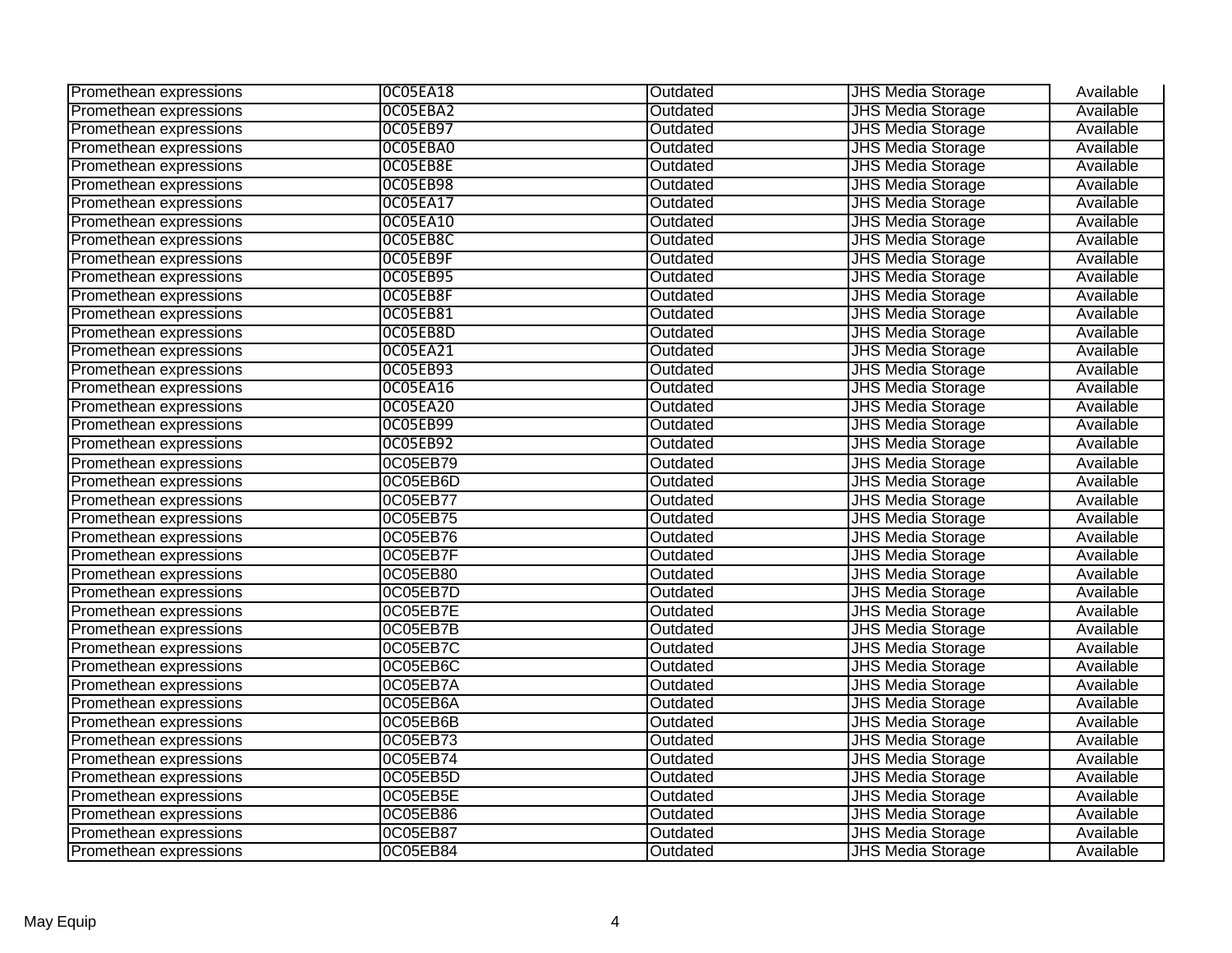| Promethean expressions | 0C05EB85 | Outdated | <b>JHS Media Storage</b> | Available |
|------------------------|----------|----------|--------------------------|-----------|
| Promethean expressions | 0C05EB78 | Outdated | <b>JHS Media Storage</b> | Available |
| Promethean expressions | 0C05EA0F | Outdated | <b>JHS Media Storage</b> | Available |
| Promethean expressions | 0C05EA14 | Outdated | <b>JHS Media Storage</b> | Available |
| Promethean expressions | 0C05EA1F | Outdated | <b>JHS</b> Media Storage | Available |
| Promethean expressions | 0C05EA11 | Outdated | <b>JHS Media Storage</b> | Available |
| Promethean expressions | 0C05EA1C | Outdated | <b>JHS Media Storage</b> | Available |
| Promethean expressions | 0C05EA1B | Outdated | <b>JHS Media Storage</b> | Available |
| Promethean expressions | 0C05E9A5 | Outdated | <b>JHS Media Storage</b> | Available |
| Promethean expressions | 0C05E9A4 | Outdated | <b>JHS Media Storage</b> | Available |
| Promethean expressions | 0C05E9A7 | Outdated | <b>JHS Media Storage</b> | Available |
| Promethean expressions | 0C05E9B3 | Outdated | <b>JHS Media Storage</b> | Available |
| Promethean expressions | 0C05E9B2 | Outdated | <b>JHS Media Storage</b> | Available |
| Promethean expressions | 0C05E9AB | Outdated | <b>JHS Media Storage</b> | Available |
| Promethean expressions | 0C05E9AA | Outdated | <b>JHS Media Storage</b> | Available |
| Promethean expressions | 0C05E99E | Outdated | <b>JHS Media Storage</b> | Available |
| Promethean expressions | 0C05E99D | Outdated | <b>JHS Media Storage</b> | Available |
| Promethean expressions | 0C05E9A0 | Outdated | <b>JHS Media Storage</b> | Available |
| Promethean expressions | 0C05E9AD | Outdated | <b>JHS Media Storage</b> | Available |
| Promethean expressions | 0C05E9AC | Outdated | <b>JHS Media Storage</b> | Available |
| Promethean expressions | 0C05E99B | Outdated | <b>JHS Media Storage</b> | Available |
| Promethean expressions | 0C05E9A3 | Outdated | <b>JHS Media Storage</b> | Available |
| Promethean expressions | 0C05E9A2 | Outdated | <b>JHS Media Storage</b> | Available |
| Promethean expressions | 0C05E9A9 | Outdated | <b>JHS Media Storage</b> | Available |
| Promethean expressions | 0C05E9A8 | Outdated | <b>JHS Media Storage</b> | Available |
| Promethean expressions | 0C05E9AF | Outdated | <b>JHS Media Storage</b> | Available |
| Promethean expressions | 0C05E9AE | Outdated | <b>JHS Media Storage</b> | Available |
| Promethean expressions | 0C05E9B1 | Outdated | <b>JHS Media Storage</b> | Available |
| Promethean expressions | 0C05EB02 | Outdated | <b>JHS Media Storage</b> | Available |
| Promethean expressions | 0C05EB04 | Outdated | <b>JHS Media Storage</b> | Available |
| Promethean expressions | 0C05EAF9 | Outdated | <b>JHS Media Storage</b> | Available |
| Promethean expressions | 0C05EAF7 | Outdated | <b>JHS Media Storage</b> | Available |
| Promethean expressions | 0C05EAF1 | Outdated | <b>JHS Media Storage</b> | Available |
| Promethean expressions | 0C05EB03 | Outdated | <b>JHS Media Storage</b> | Available |
| Promethean expressions | 0C05E99F | Outdated | <b>JHS Media Storage</b> | Available |
| Promethean expressions | 0C05E99C | Outdated | <b>JHS Media Storage</b> | Available |
| Promethean expressions | 0C05EB23 | Outdated | <b>JHS Media Storage</b> | Available |
| Promethean expressions | 0C05EB1C | Outdated | <b>JHS Media Storage</b> | Available |
| Promethean expressions | 0C05EB21 | Outdated | <b>JHS Media Storage</b> | Available |
| Promethean expressions | 0C05EB1B | Outdated | <b>JHS Media Storage</b> | Available |
| Promethean expressions | 0C05EB17 | Outdated | <b>JHS Media Storage</b> | Available |
| Promethean expressions | 0C05EB2E | Outdated | <b>JHS Media Storage</b> | Available |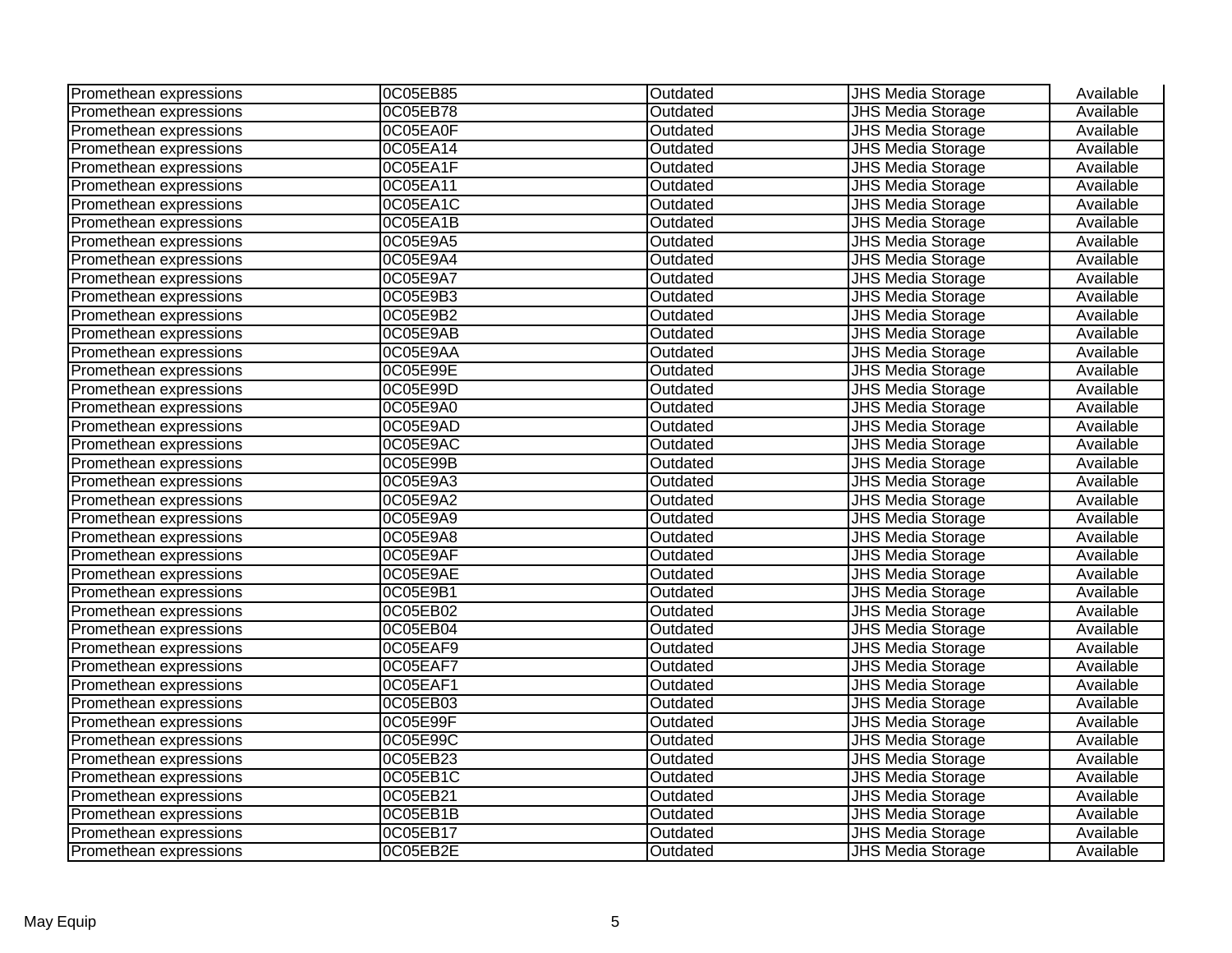| Promethean expressions                 | OC05EB2A                                                                       | Outdated                                    | <b>JHS Media Storage</b> | Available |
|----------------------------------------|--------------------------------------------------------------------------------|---------------------------------------------|--------------------------|-----------|
| Promethean expressions                 | 0C05EB2C                                                                       | Outdated                                    | <b>JHS Media Storage</b> | Available |
| Promethean expressions                 | 0C05EA1E                                                                       | Outdated                                    | <b>JHS Media Storage</b> | Available |
| Promethean expressions                 | 0C05EB34                                                                       | Outdated                                    | <b>JHS Media Storage</b> | Available |
| Promethean expressions                 | 0C05EB2D                                                                       | Outdated                                    | <b>JHS Media Storage</b> | Available |
| Promethean expressions                 | 0C05EA15                                                                       | Outdated                                    | <b>JHS Media Storage</b> | Available |
| Promethean expressions                 | 0C05EB38                                                                       | Outdated                                    | <b>JHS Media Storage</b> | Available |
| Promethean expressions                 | 0C05EB22                                                                       | Outdated                                    | <b>JHS Media Storage</b> | Available |
| Promethean expressions                 | 0C05EB2B                                                                       | Outdated                                    | <b>JHS Media Storage</b> | Available |
| Promethean expressions                 | 0C05EB3A                                                                       | Outdated                                    | <b>JHS Media Storage</b> | Available |
| Promethean expressions                 | 0C05EB33                                                                       | Outdated                                    | <b>JHS Media Storage</b> | Available |
| Promethean expressions                 | 0C05EB32                                                                       | Outdated                                    | <b>JHS Media Storage</b> | Available |
| Promethean expressions                 | 0C05EA19                                                                       | Outdated                                    | <b>JHS Media Storage</b> | Available |
| Promethean expressions                 | 0C05EB16                                                                       | Outdated                                    | <b>JHS Media Storage</b> | Available |
| Promethean expressions                 | 0C05EB31                                                                       | Outdated                                    | <b>JHS Media Storage</b> | Available |
| Promethean expressions                 | 0C05EB30                                                                       | Outdated                                    | <b>JHS Media Storage</b> | Available |
| Promethean expressions                 | 0C05EA24                                                                       | Outdated                                    | <b>JHS Media Storage</b> | Available |
| Promethean expressions                 | 0C05EA22                                                                       | Outdated                                    | <b>JHS Media Storage</b> | Available |
| Promethean expressions                 | 0C05EB37                                                                       | Outdated                                    | <b>JHS Media Storage</b> | Available |
| Promethean expressions                 | 0C05EA25                                                                       | Outdated                                    | <b>JHS Media Storage</b> | Available |
| Promethean expressions                 | 0C05EB1A                                                                       | Outdated                                    | <b>JHS Media Storage</b> | Available |
| Promethean expressions                 | 0C05EACA                                                                       | Outdated                                    | <b>JHS Media Storage</b> | Available |
| Promethean expressions                 | 0C05EB39                                                                       | Outdated                                    | <b>JHS Media Storage</b> | Available |
| <b>E</b> instruction Remotes           | 30                                                                             | Outdated                                    | <b>JHS Media Storage</b> | Available |
| <b>E</b> instruction Remotes           | 32                                                                             | Outdated                                    | <b>JHS Media Storage</b> | Available |
| <b>E</b> instruction Remotes           | 64                                                                             | Outdated                                    | <b>JHS Media Storage</b> | Available |
| <b>Promethean ActiVotes</b>            | 96                                                                             | Outdated                                    | <b>JHS Media Storage</b> | Available |
| <b>Infocus</b>                         | AZMB94200983                                                                   | Outdated                                    | <b>JHS Media Storage</b> | Available |
| <b>Infocus</b>                         | BEGB14900472                                                                   | Outdated                                    | <b>JHS Media Storage</b> | Available |
| Infocus                                | AZNB92201293                                                                   | Outdated                                    | <b>JHS Media Storage</b> | Available |
| Infocus                                | ARKC62110843                                                                   | Outdated                                    | <b>JHS Media Storage</b> | Available |
| <b>Infocus</b>                         | AZVJ02000216                                                                   | Outdated                                    | <b>JHS Media Storage</b> | Available |
| Infocus                                | AZVJ94400286                                                                   | Outdated                                    | <b>JHS Media Storage</b> | Available |
| Infocus                                | BJUB22603569                                                                   | Outdated                                    | <b>JHS Media Storage</b> | Available |
| Infocus                                | BJUB22602772                                                                   | Outdated                                    | <b>JHS Media Storage</b> | Available |
| Epson                                  | D7V0250249K                                                                    | Outdated                                    | <b>JHS Media Storage</b> | Available |
| Infocus                                | <b>BJUB22603607</b>                                                            | Outdated                                    | <b>JHS Media Storage</b> | Available |
| Montague, Double Stack Convection Oven | BCSS Number 00014, 1 Double Stack Unable to be repaired, replad HMS, Cafeteria |                                             |                          | Available |
| Hoshizaki, Ice Machine Top only        | 100009                                                                         | Unable to be repaired, replad JHS Cafeteria |                          | Available |